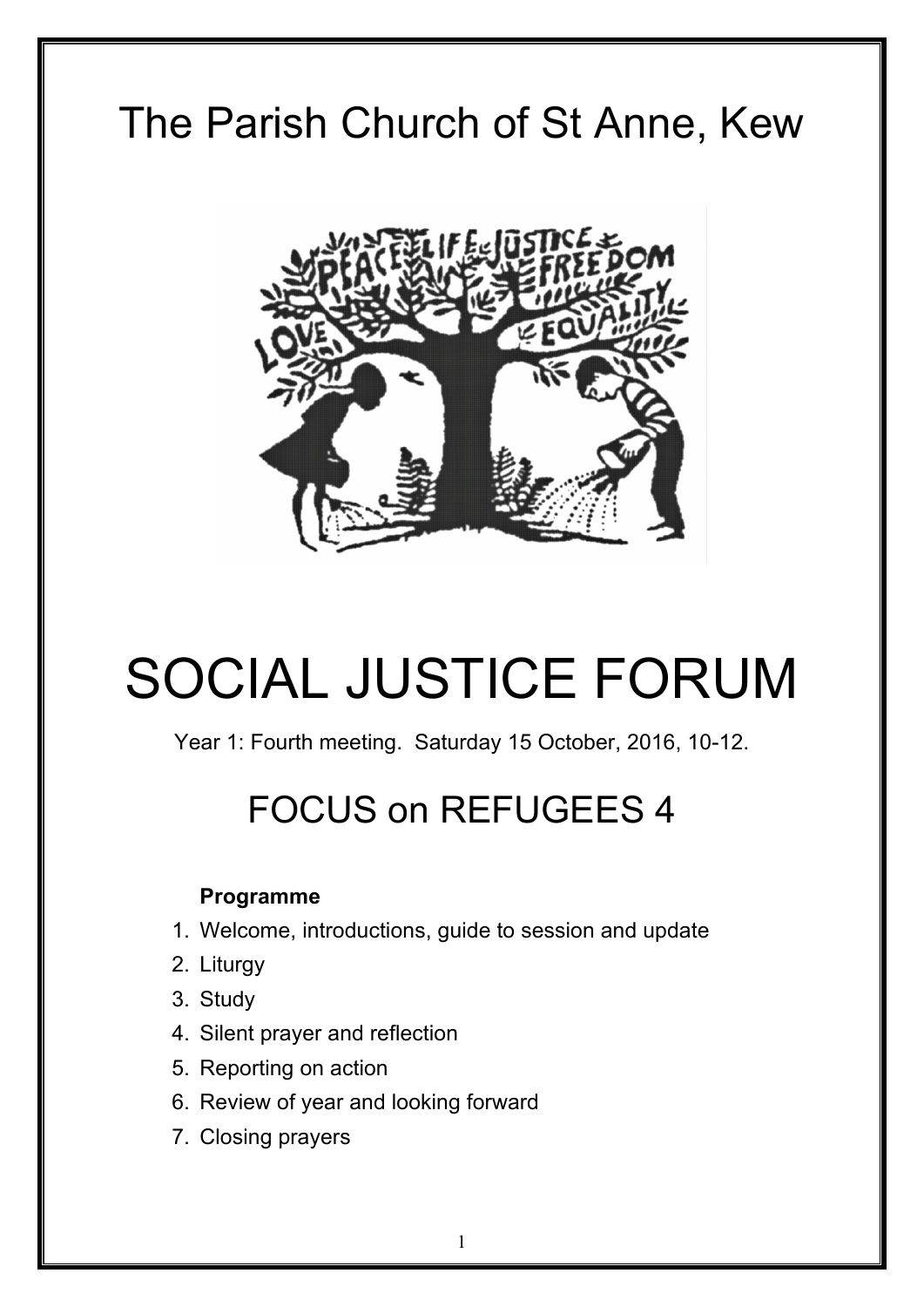# **UPDATE SINCE MAY**

| 22 June      | Prayer vigil during Refugee Week under the<br>auspices of Churches Together in Kew.                                                                      |
|--------------|----------------------------------------------------------------------------------------------------------------------------------------------------------|
| 30 June      | Refugees Welcome in Richmond Event at St<br>Mary's University, Strawberry Hill, attended by<br>about 150 people.                                         |
| 8 September  | First meeting with Breaking Barriers, charity<br>helping refugees find appropriate employment                                                            |
| 19 September | Second meeting with Breaking Barriers.                                                                                                                   |
| 1 October    | Harvest Festival Supper provided by the Chickpea<br>Sisters via CARAS*                                                                                   |
| 2 October    | Harvest Festival services. Special preacher:<br>Canon Nicholas Sagovsky, who has been closely<br>involved with refugees and asylum seekers in the<br>UK. |
| 2 October    | Harvest Festival special collection for CARAS*                                                                                                           |

\* Community Action for Refugees and Asylum Seekers, the Tooting based charity of which Judith Evans is a patron.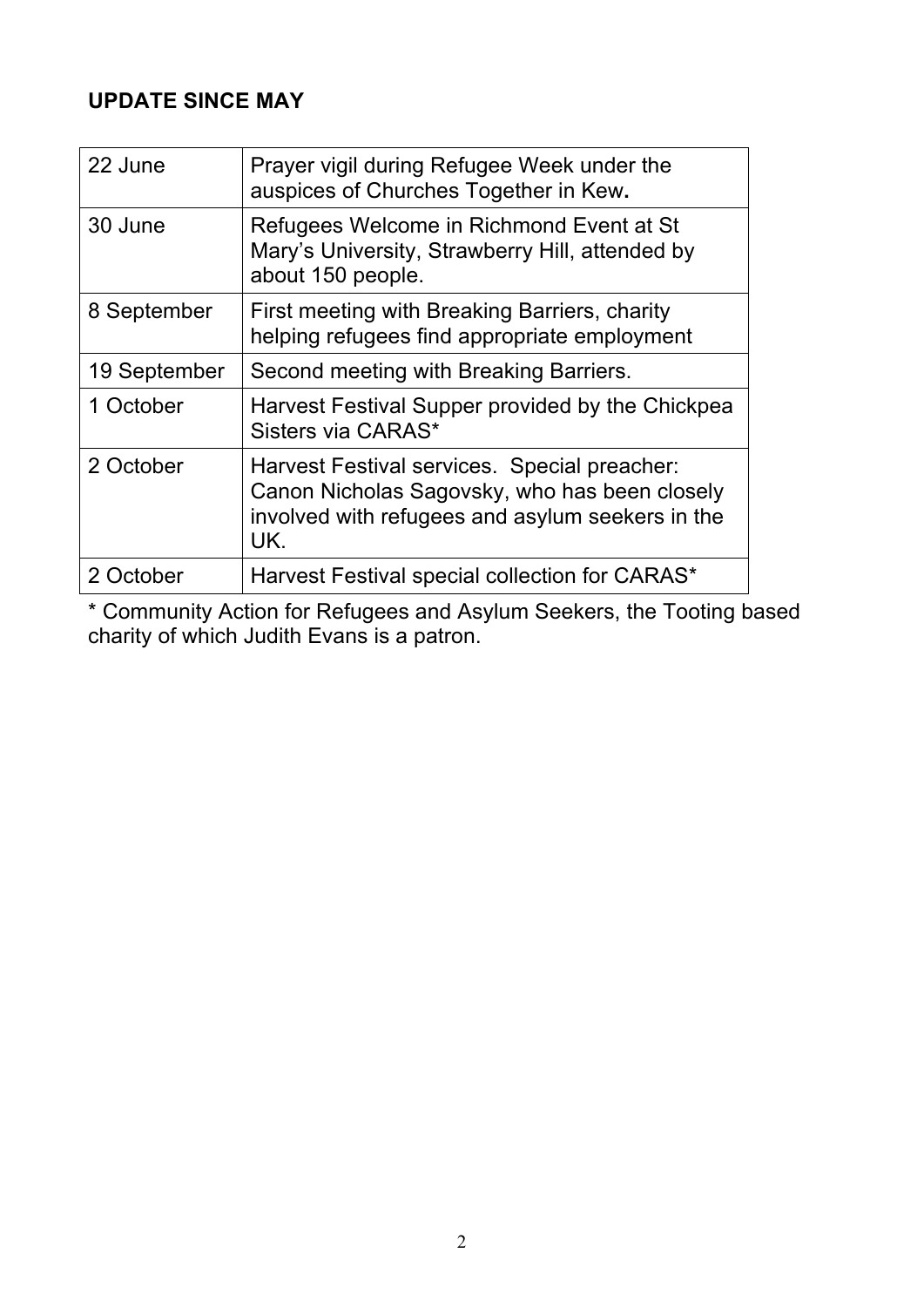**LITURGY** (leader in **bold**) *The liturgy is based on 'Love in action', from the Corrymeela Community worship book.* 

# **Leader: God, you are love itself.**

**All:** You have shown yourself to us in many ways – all of which speak of love.

#### **Leader: Let us give thanks for the Prayer Vigil in Refugee Week, for the Refugees Welcome in Richmond event and for our Harvest Supper and Harvest Services this month.**

All: Loving God, we give thanks for the work of your Holy Spirit among us. Open our ears to hear your call and open our hearts to respond.

#### **Leader**: **Let us give thanks for the work of CARAS, for the Chickpea Sisters and for all the new people we met through our Harvest Supper.**

**All:** Loving God, we give thanks for the work of your Holy Spirit among us. Open our ears to hear your call and open our hearts to respond.

#### **Leader: Let us give thanks for the ministry of Nicholas Sagovsky, our preacher on Sunday, and for all he has done to help refugees and asylum seekers**

**All:** Loving God, we give thanks for the work of your Holy Spirit among us. Open our ears to hear your call and open our hearts to respond.

#### **Leader: This is the commandment Jesus gives us: we who love God must love our sisters and brothers too. We say slowly:**

**All:** Loving God, we confess that we are often selfish and unloving. We have not loved You with our whole heart. We have not loved our neighbour as ourself. Renew us with your love Lord. Free us to say to the stranger: 'here is one who will increase our love'.

#### **Leader: Loving God, give us a vision of our world as your love would make it. We say together slowly:**

**All:** A world where the weak are protected rather than exploited, and none go hungry or poor;

A world where the benefits and resources of the world are shared, and everyone can enjoy them;

A world where different nations, races and cultures live in tolerance and mutual respect;

A world where peace is built with justice, and justice is guided by love;

And give us the courage and inspiration to build it,

through Jesus Christ our Lord. Amen.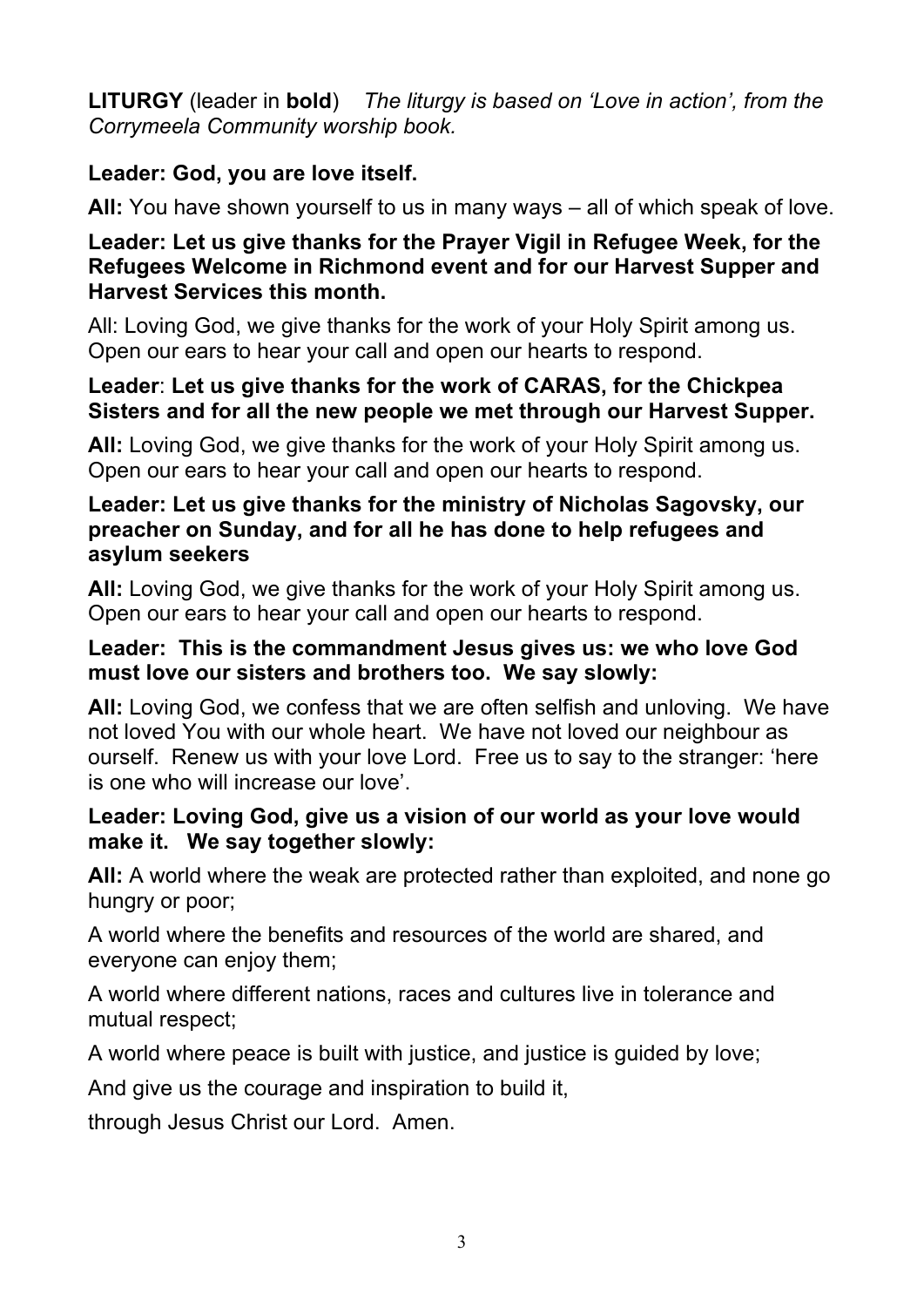**STUDY:** extracts from Canon Nicholas Sagovsky's Harvest sermon**:**  Deuteronomy 26 v. 1-11; Hebrews 13 v. 1-4, 6; Luke 10 v. 25-37

# **SILENT PRAYER AND REFLECTION**

#### **Prayers**

Loving God, we give you thanks for all the people we are coming across who are witnessing to the justice, kindness and humble walking with you to which you are calling us. We pray for them and for the coming of your Kingdom, in the name of Our Lord, Jesus Christ. Amen

Merciful God, we pray for all whose desperation leads them to the sea, to undertake perilous voyages, often following dangerous land journeys -those escaping brutal wars -those fleeing religious persecution -those escaping climate disasters and economic ruin -those looking for hope in a hopeless situation. May we look beyond our own fears and concerns to the needs of those who have nothing, risk everything and depend on the kindness of strangers. May our hearts be opened, our leaders be challenged and our selfinterest be called out, in Jesus' name. Amen

Glory to God, whose power, working in us, can do infinitely more than we can ask or imagine: glory to him from generation to generation in the church and in Christ Jesus for ever and ever. *Ephesians 3 v 20-21*

#### **Reflections**

In the tender compassion of our God, the dawn from on high shall break upon us, to shine on those who dwell in darkness and the shadow of death, and to guide our feet into the way of peace. *Benedictus, v 9-10*

Peace is the fruit of an anxious daily care to see that each person lives in the justice that God intends. *Pope Paul VI, 1967*

The love of Christ compels us: we are ambassadors for him.

*2 Corinthians 5, v 14 ,20.* 

All the flowers of all the tomorrows are in the seeds of today.

## **REPORTING ON ACTION**

#### **1. Breaking Barriers** *http://www.breaking-barriers.co.uk/*

*A note from Sally Cannon:* In all, our group over the two meetings comprised 15 people, a few of whom were from St Anne's. Of the people who went to the meetings, at least 12 have now volunteered or already started to support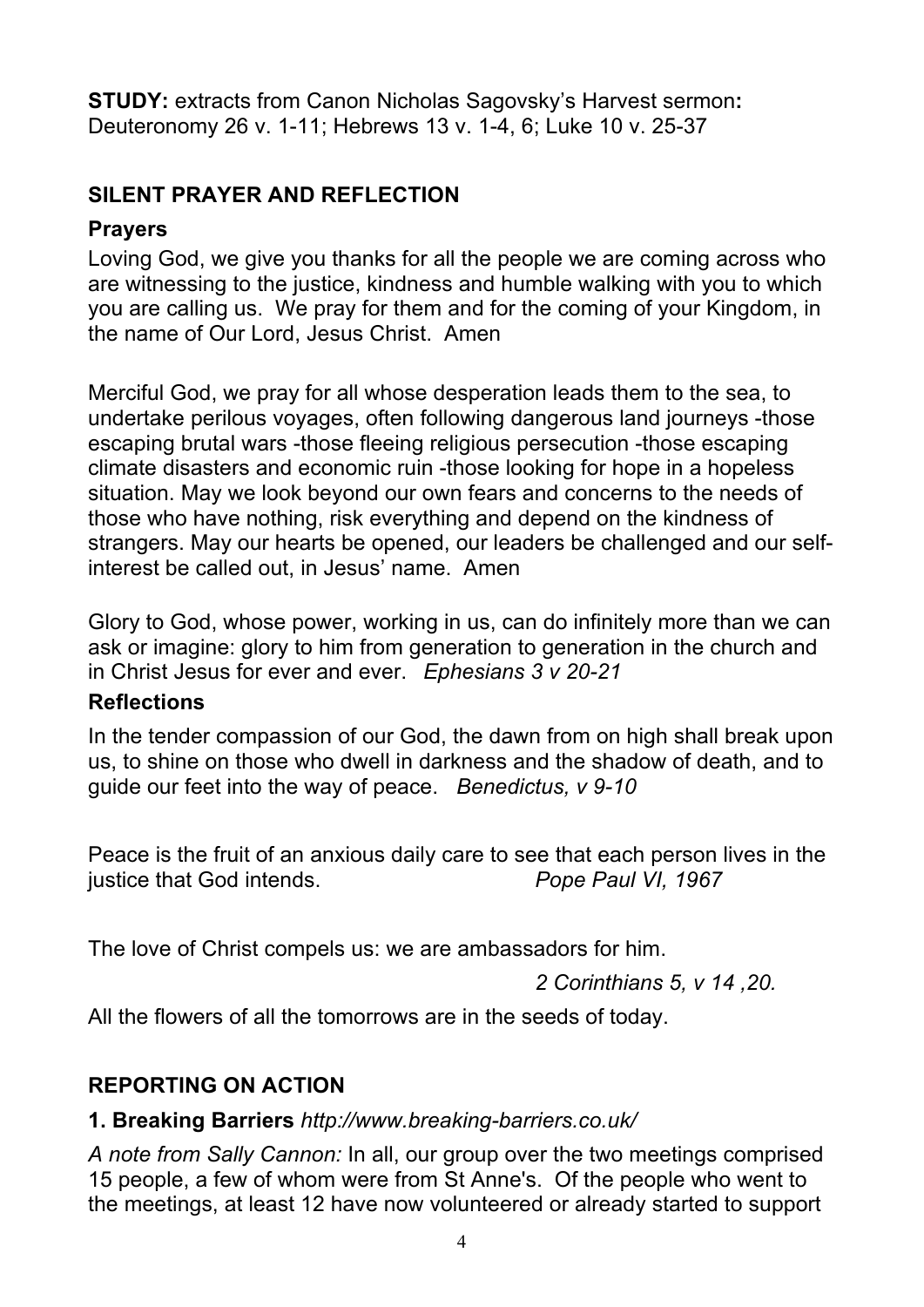the charity. Volunteers are now working directly with refugees at a centre in Clapham Junction, usually on a Thursday and I will be doing the same when I return from holiday. .. They are a very new organisation that is having to develop very quickly to meet the needs of their clients at the same time as meeting the requirements of their funding streams."

# **2. CARAS (Community Action for Refugees and Asylum Seekers)**

# *www.caras.org.uk*

Following the Harvest Supper, Judith Evans received this email from Zara Hosany who chairs the CARAS trustees:

"Thank you so much for bringing us together which such wonderful, thoughtful and caring people… What a fabulous event. On behalf of all who all within the community of CARAS, Jess, Kwasi, Rosie and The Chickpea Sisters thank you from the bottom of our hearts. I also had some moving conversations with a few people about what next. I'm wondering if the group had an aim they were working towards achieving or anything specific they wanted to do or were interested in?"

# **3. THE QUEEN'S SCHOOL, a note from Churches Together in Kew**

"A group at Queen's School, Kew are organising a collection of clothes and toiletries on October 20th. They will then be packing and sending them on to displaced persons in the Syrian area. They are also looking for banana crates for supermarkets as evidently these are the right size to pack on the lorries.

They will need help sorting and packing on either 20th or Friday 21st. Venue tbc. If you would like to help in any way, please contact the organiser direct: Marie on 07817981044

*marie.dargelos@gmail.com "*

# **4. Refugees Welcome in Richmond (RWinR)**

*http://www.refugeeswelcomeinrichmond.org/properties/ .*This is the initiative in which Churches Together in Kew (CTinK) are involved, to try, with the support of Richmond Council, to find private rented housing in our borough for 50 Syrian refugee households, currently living in refugee camps as there is nowhere for them to go. The Council has appointed a Project Support officer, Ketna Gohil. Two properties have been offered, and the Council is working with the Home Office and UNHCR to make things happen. Ketna has asked that RWinR should continue to help in two ways:

a) To find more rental properties for Syrian families within LBRuT. It was agreed that local faith groups & churches may have information about potential landlords and various people offered to make contact in their local area; Valerie Booth, Chair of Churches Together in Kew, and a member of St Winefride's congregation is our liaison person.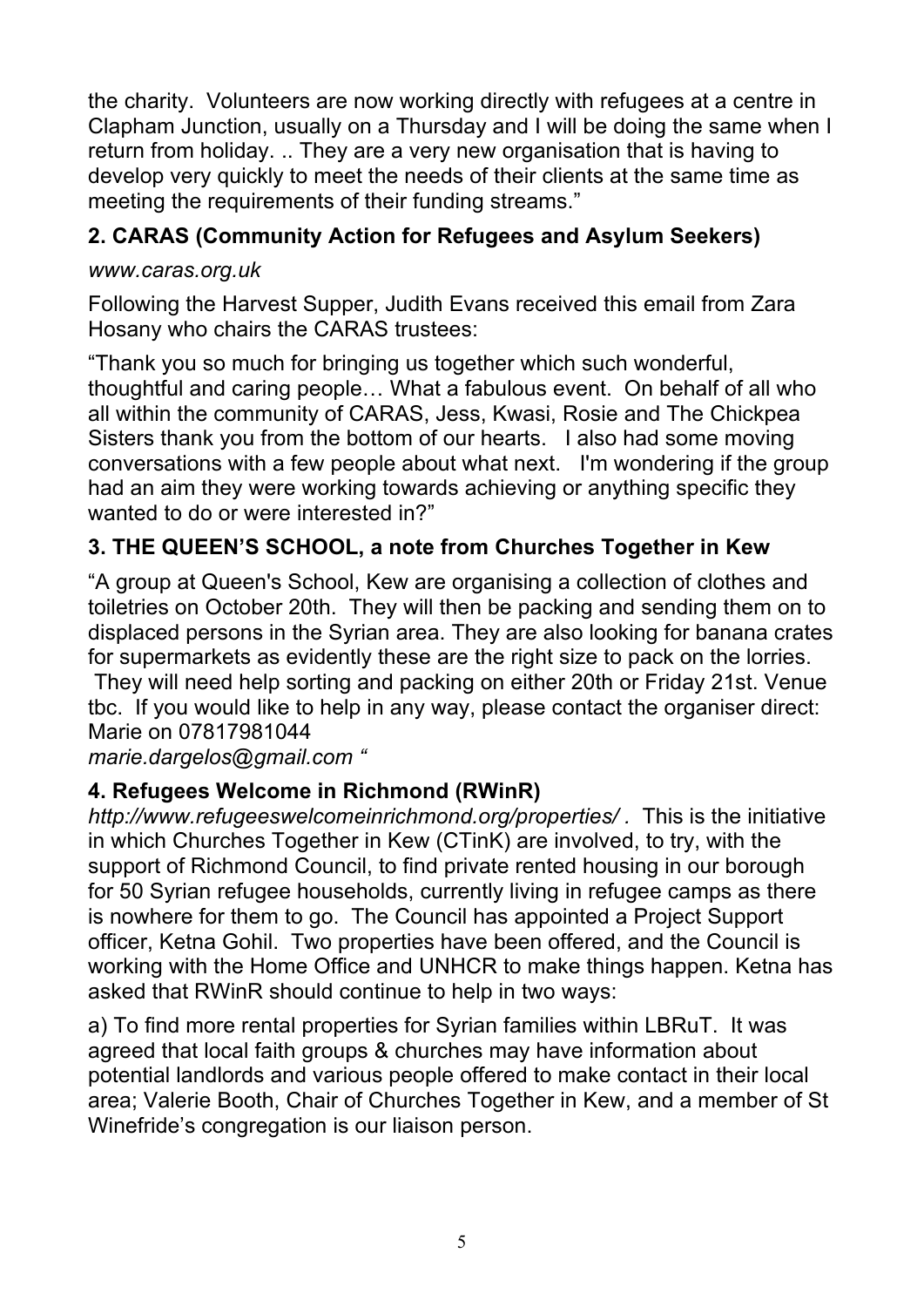b) To let Ketna know about support available for the refugees when they arrive. **Valerie Booth has suggested that we should let Ketna know about our links with Breaking Barriers and their work.**

It is also helpful to look at the national Refugees Welcome website: http://www.refugees-welcome.org.uk/

*Next Meeting of Refugees Welcome in Richmond: Thursday 10th November 7.30pm – 9.00pm, in the Terrace Room, York House* 

**CLOSING PRAYER:** the Lord's Prayer together (slowly!).

# **NATIONAL DEVELOPMENTS**

*1. Faith leaders letter to the Prime Minister in September 2016, signed by 224 faith leaders in the UK* 

We are leaders from Britain's major faiths: Buddhist, Christian, Hindu, Jain, Jewish, Muslim, Sikh, Zoroastrian. All our faiths compel us to affirm the dignity of all human beings and to offer help to anyone in need. As people of faith, we call on your Government urgently to revise its policy towards refugees. The best of this country is represented by the generosity, kindness, solidarity and decency that Britain has at many times shown those fleeing persecution, even at times of far greater deprivation and difficulty than the present day. We rejoice in the mosaic of different faiths and British communities that we now represent. We are proud that in May 2016, in a survey by Amnesty International, 83% of Britons said they would welcome refugees into their neighbourhoods and households.

In the face of the unfolding human catastrophe, there are immediate and viable steps that the Government can take to offer sanctuary to more refugees. We call on you to create safe, legal routes of travel, for example by adopting fair and humane family reunion policies for refugees. Under the present immigration rules, a British doctor of Syrian origin could not bring her parents from a refugee camp in Lebanon – even though they were refugees and she could support and house them. A Syrian child who arrived alone in the UK could not bring his parents from a refugee camp in Jordan – even if the child were recognised a refugee and even though his parents were themselves refugees. Families in these situations can currently be reunited only by resorting to desperately unsafe irregular journeys, sometimes ending in avoidable tragedies.

We urge you to do more to welcome refugees and to ensure that your Government adheres to four refugee principles. These principles have already been endorsed by over three hundred and fifty judges and lawyers; by the main humanitarian aid and refugee agencies; and by over a hundred and twenty-five economists. These four principles were the 'charter' of a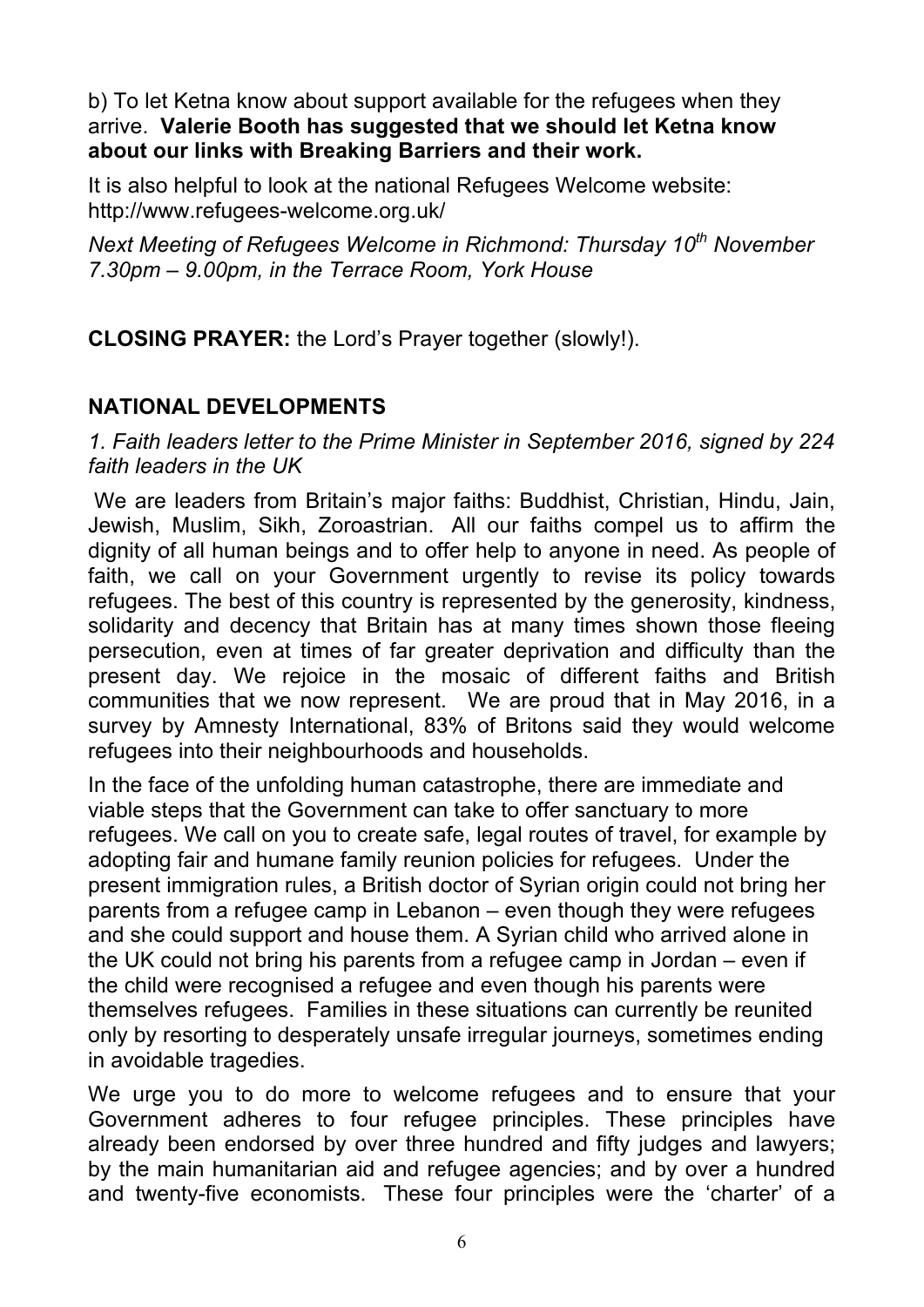demonstration last September 2015 attended by 90,000 people. On 17 September, these four refugee principles will underpin another major demonstration in London in support of refugees:

- 1. The UK should take a fair and proportionate share of refugees, both those already within Europe and those still outside it.
- 2. Safe and legal routes to the UK, as well as to the rest of Europe, need to be established.
- 3. Safe and legal routes within Europe, including the UK, should be established.
- 4. There should be access to fair and thorough procedures to determine eligibility for international protection wherever it is sought.

All our faiths teach us to alleviate suffering and share with those in need; many of our members and congregants are already active in helping refugees. We call on the Government to do more.

## *2. Community Sponsorship Scheme*

The Archbishop of Canterbury has welcomed a new scheme to allow community groups to directly sponsor a refugee family. The scheme will enable charities, faith groups, churches and businesses to take on the role of supporting resettled refugees in the UK. Archbishop Justin Welby said the scheme would allow churches and other civil society groups "to provide sanctuary to those fleeing war-torn places … The Full Community Sponsorship Scheme presents churches and other civil society groups with the opportunity to provide sanctuary to those fleeing war-torn places. Refugees, like all people, are treasured human beings made in the image of God who deserve safety, freedom and the opportunity to flourish. It is an enormous privilege to welcome a family to live in a cottage in the grounds of Lambeth Palace. I am hugely grateful to the Home Office and Lambeth Council for their tireless work and support in enabling this to happen."

*Downloaded 29 July 2016 www.localgov.co.uk/Community-sponsorship-scheme-to-supportrefugees.../41285* 

#### 3*. Migration Museum Project.*

The Migration Museum Project plans to create the UK's first dedicated Migration Museum and to tell the story of movement into and out of the UK in a fresh and engaging way.The museum will be an enquiry into who we are, where we came from and where we are going. Britons at home and abroad have a shared cultural history and an exciting future. The museum aims to represent the thrilling tales, the emotion and the history that have gone into shaping our national fabric; it aims to be the museum of all our stories. The museum website is full of interesting material.

*http://migrationmuseum.org/*